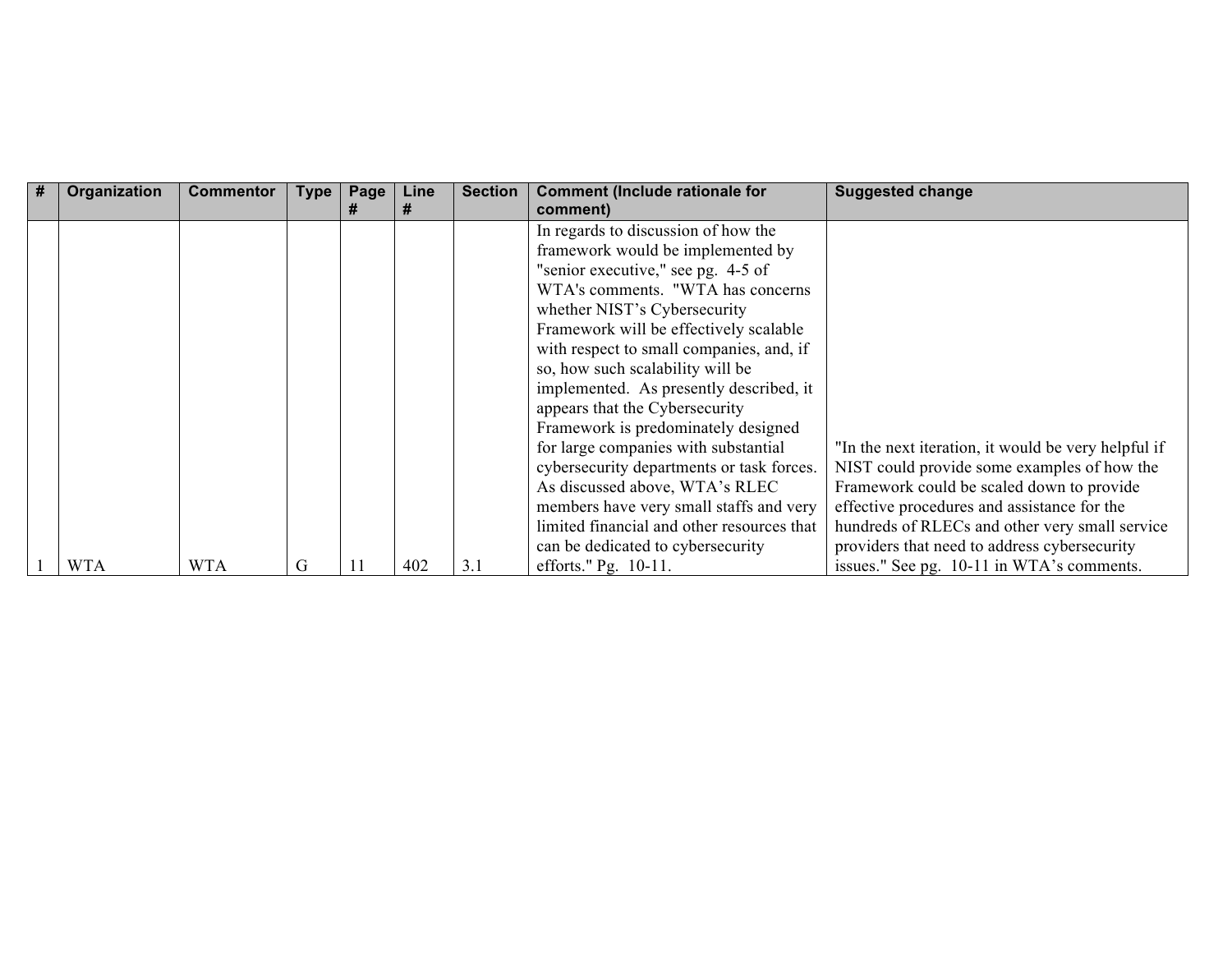| <b>WTA</b> | <b>WTA</b> | G | 12 | 420 | 3.2 | This section assumes access to "outside"<br>threat data" or knowledge of "emergent"<br>risks." Due to the small size of RLECs,<br>such access to information is not<br>necessarily easily obtainable or<br>affordable. See pg. 11-12 of WTA's<br>comments. "Since there are<br>advantageous network effects of an<br>information-sharing program where<br>many entities participate to the extent<br>they are practically and financially able,<br>the program should include mechanisms<br>through which small companies with<br>fewer resources are able to participate<br>and benefit from shared cyber-threat<br>information without requiring reciprocal<br>information sharing agreements or<br>burdensome payments. |  |
|------------|------------|---|----|-----|-----|----------------------------------------------------------------------------------------------------------------------------------------------------------------------------------------------------------------------------------------------------------------------------------------------------------------------------------------------------------------------------------------------------------------------------------------------------------------------------------------------------------------------------------------------------------------------------------------------------------------------------------------------------------------------------------------------------------------------------|--|
|            |            |   |    |     |     |                                                                                                                                                                                                                                                                                                                                                                                                                                                                                                                                                                                                                                                                                                                            |  |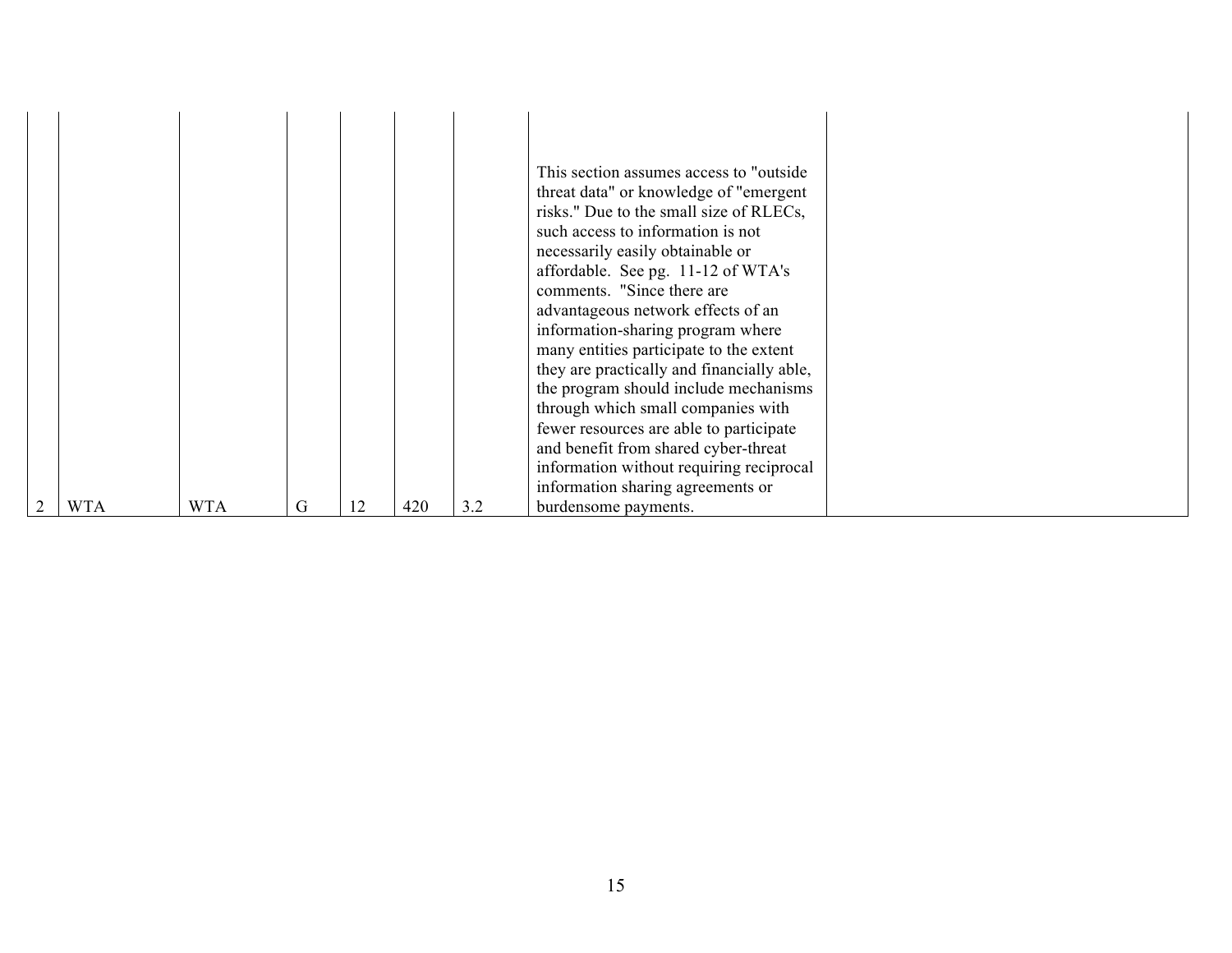| <b>WTA</b> | <b>WTA</b> | G | 12 | $438 -$<br>449 | 3.3 | network interconnection. Additionally,<br>it should be made clear that NIST's<br>Cybersecurity Framework is one of<br>many cybersecurity standards available<br>for businesses and that it should not<br>become the de facto legal standard by<br>which companies are judged when faced<br>with a legal inquiry for a potential<br>cyber-breach."<br>WTA's concern with the suggestion that<br>companies "determine gaps, and then<br>determine resources necessary to address<br>the gaps," relates to comment $#1$ , in that<br>RLECs have very small staffs and<br>budgets and are subject to a financial<br>squeeze resulting from the FCC's<br>USF/ICC order. See also pg. 1-3 of | NIST should include a discussion of how entities                                                                                                                                                                                                                                                |
|------------|------------|---|----|----------------|-----|----------------------------------------------------------------------------------------------------------------------------------------------------------------------------------------------------------------------------------------------------------------------------------------------------------------------------------------------------------------------------------------------------------------------------------------------------------------------------------------------------------------------------------------------------------------------------------------------------------------------------------------------------------------------------------------|-------------------------------------------------------------------------------------------------------------------------------------------------------------------------------------------------------------------------------------------------------------------------------------------------|
|            |            |   |    |                |     | WTA's comments. Additionally, the<br>framework does not seem to address<br>how a company would be able to<br>address the costs of cybersecurity, or<br>how to plan for these costs and where<br>they should prioritize their resources and                                                                                                                                                                                                                                                                                                                                                                                                                                             | can deal with the costs associated with<br>implementing the cybersecurity framework<br>including what types of resources are necessary in<br>the identification phase. A small company with<br>limited experience in cybersecurity will be least<br>informed on what types of resources will be |